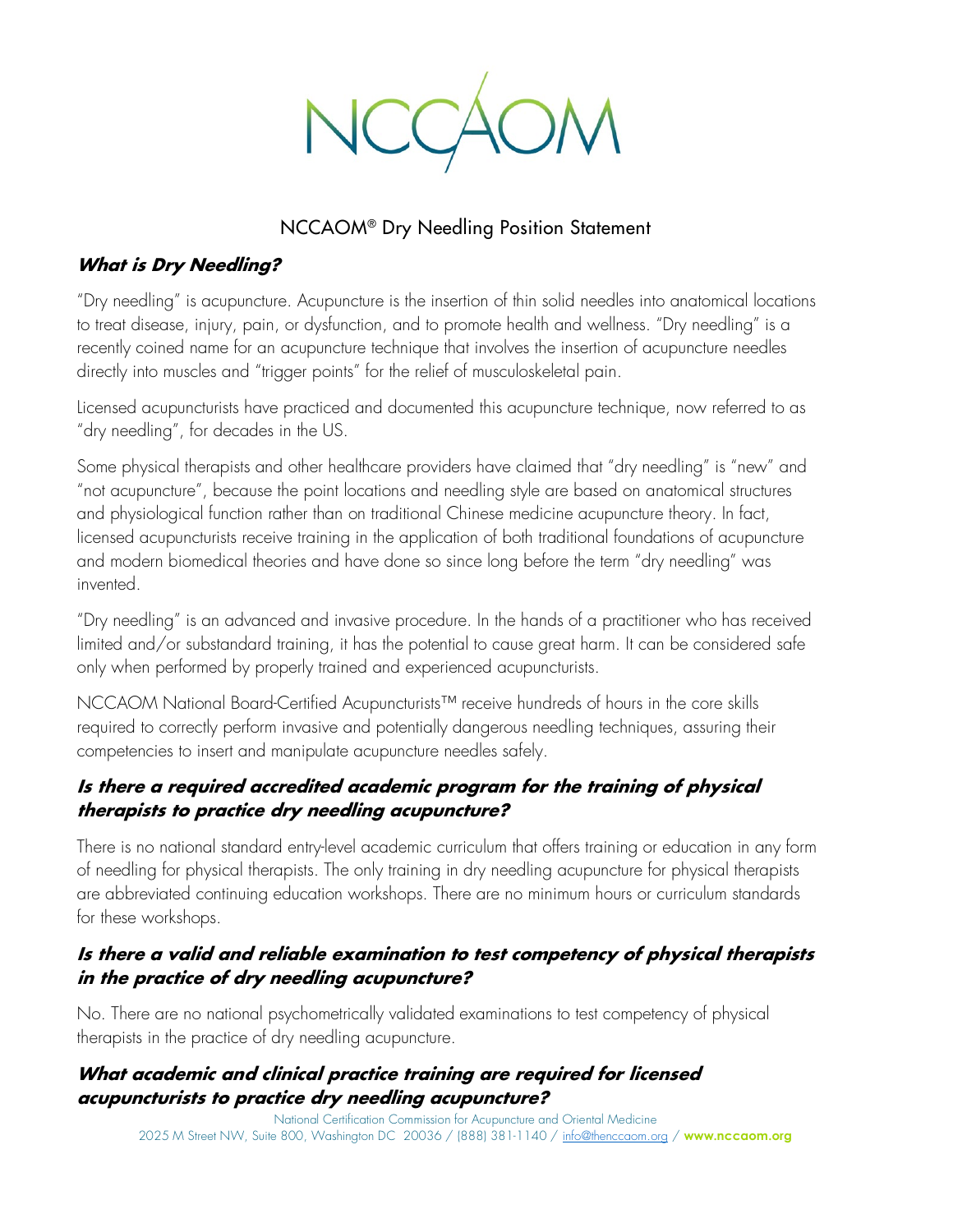

Licensed acupuncturists receive years of academic education and training in many acupuncture techniques, including what is now termed "dry needling". Nearly all states require licensed acupuncturists to meet NCCAOM standards of eligibility and pass national board certification exams.

## **What are the specific requirements for NCCAOM Nationally Board-Certified Acupuncturists™?**

To become an NCCAOM Nationally Board-Certified Acupuncturist™, applicants must, at a minimum:

- Complete a minimum of three years or 1,905 hours of postgraduate education, including a minimum of 660 hours of supervised clinical training.
- Graduate with a Master's degree or Professional Doctorate degree in Acupuncture or Oriental Medicine that is accredited by the [Accreditation Commission for Acupuncture and Oriental](http://acaom.org/) [Medicine \(ACAOM\).](http://acaom.org/) ACAOM is the only accreditation agency recognized for this purpose by the United States Department of Education.
- Successfully pass three psychometrically validated NCCAOM National Board Examinations:
	- o Foundations of Oriental Medicine
	- o Acupuncture with Point Location
	- o Biomedicine
- Document completion of an NCCAOM approved course and assessment in Clean Needle Technique.
- Sign and be held accountable to the NCCAOM® [Code of Ethics and Grounds for Professional](http://www.nccaom.org/nccaom-code-of-ethics/) [Discipline. F](http://www.nccaom.org/nccaom-code-of-ethics/)ailure to comply is subject to disciplinary action.

NCCAOM National Board Certification and/or a passing score on the NCCAOM certification examinations are required for acupuncturist licensure in 46 states plus the District of Columbia.

## **What is the NCCAOM?**

The National Certification Commission for Acupuncture and Oriental Medicine [\(NCCAOM\)](http://www.nccaom.org/) is the only nationally accredited certification organization that assures entry-level competency of acupuncturists. The NCCAOM's certification programs in Acupuncture and Oriental Medicine are accredited by a thirdparty accrediting body, [National Commission for Certification Agencies \(NCCA\).](http://www.credentialingexcellence.org/ncca)

## **The NCCAOM's mission is to assure the safety and well-being of the public and to advance the professional practice of acupuncture and Oriental medicine by establishing and promoting national evidence-based standards of competence and credentialing.**